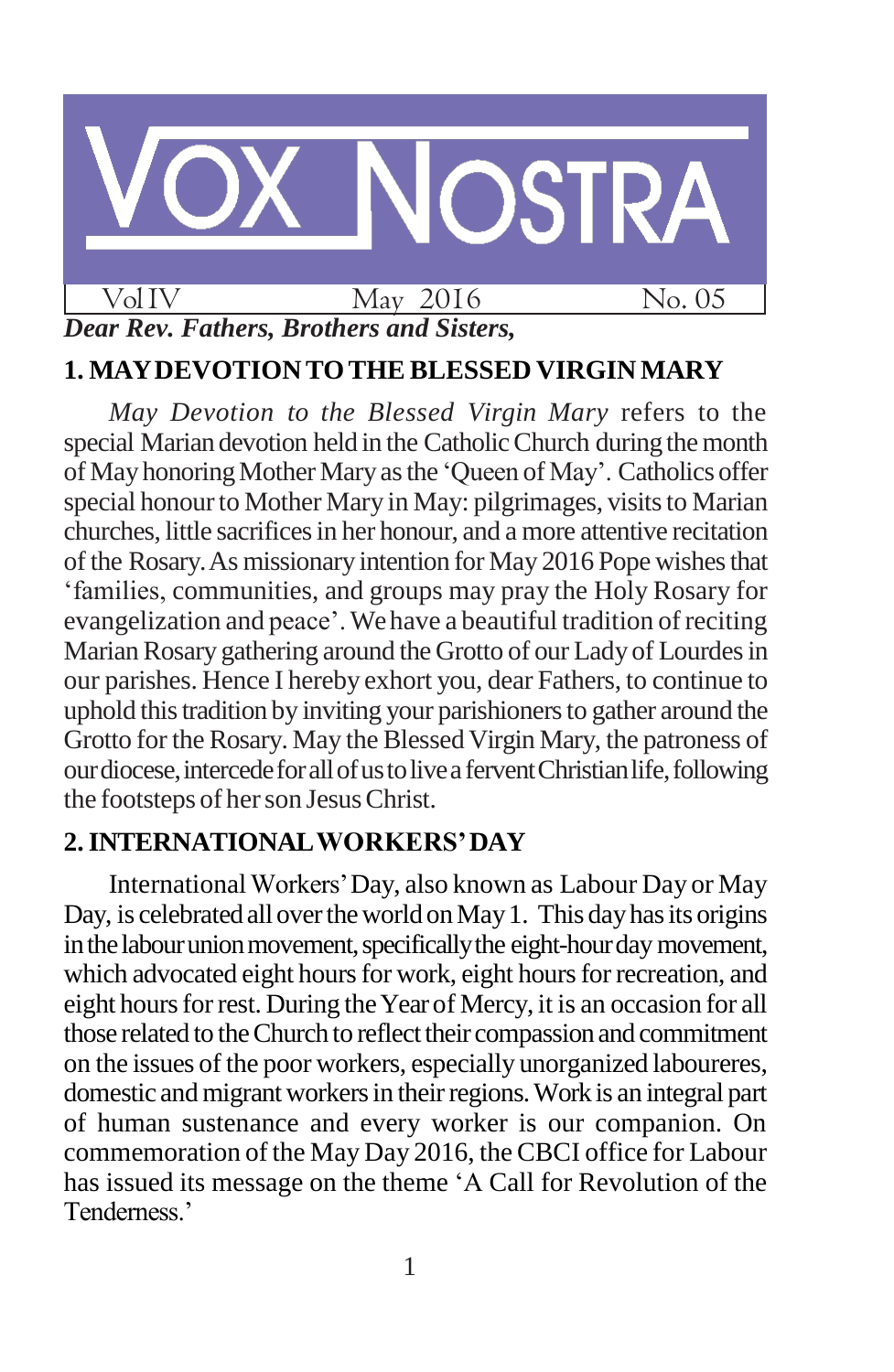The Commission for Labour in our diocese, in association with the Labour Department of Udupi District, has organized half-a-day programme to celebrate this occasion.Itwill be held on 1 May2016 at 2.30 pm in Udupi Church Hall. Please encourage the unorganized labourers in your parish to attend this programme where they will be apprised of the different schemes of the Govt of Karnataka for the unorganized sector. May St Joseph, the patron of the Universal Church and the workers, help us all in all our efforts to safeguard and protect the rights of the workers!

#### **3. CANDIDATES FORSEMINARY**

The month of May is a time for dioceses and religious congregations to search new 'workersin the vineyard of the Lord' and to identify prospective candidatesto priesthood/religiouslife.All of us are aware of the acute shortage of priests for our diocese. Hence, I urge all priests, especially the parish priests, to identify suitable boys and motivate them to join the seminary as candidates for our diocese. Let us take this as our core responsibilityto help our children, especiallythe altar boys, to discern their vocation by motivating them to join as candidates to the priesthood. Please forward the names of the prospective candidates to Rev. Fr Anil Cornelio.

### **4. WORLDCOMMUNICATIONS'DAY**

World Communications' Day is celebrated each year on the Sunday before Pentecost and this year it falls on 8 May 2016. This day was established by Pope Paul VI, after Vatican II, in order to draw attention to the "the vast and complex phenomenon of the modern means of social communication." The Pontifical Council for Social Communications has chosen *'Communication and Mercy:A Fruitful Encounter'* as the theme for the year. You will find as annexure the text of the message of Pope Francis for the 50th World Communications' Day.

#### **5. JUBILEEOFMOTHERS**

The Commission for Family has organized a 'Jubilee of Mothers' on the occasion of the Year of Mercy. It will be held on 9 May 2016 from 9.00 am to 1.00 pm at St Mary's English Medium Schoolat Kannarpady, Udupi. Mrs Judy Pinto from Mangalore will be the resource person. Please encourage the mothersin your parish to participate in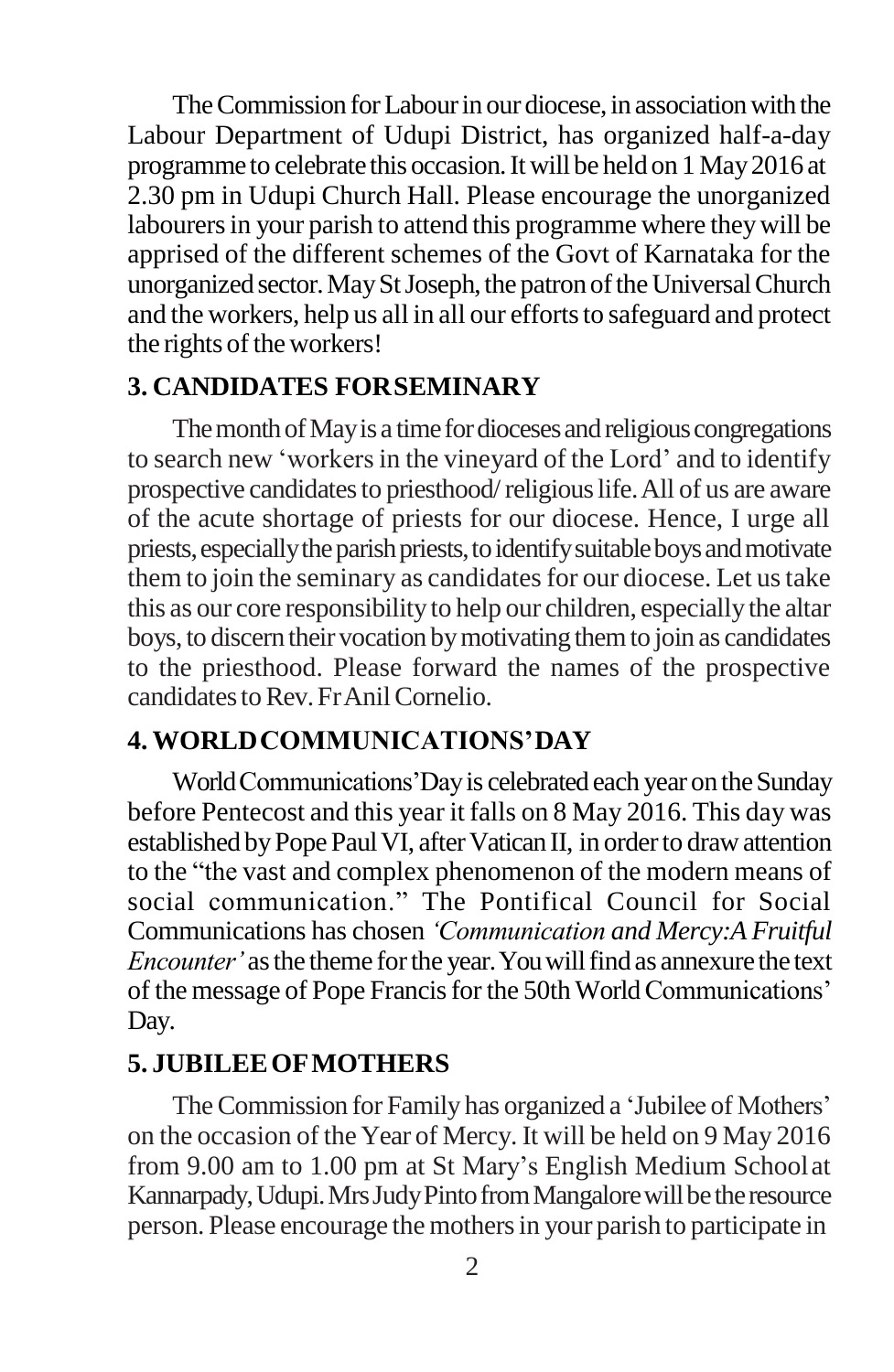this jubilee in large numbers.

## **6. PRAYER FORRAIN**

We are all aware of the drought situation all over India. Lots of people are suffering due to the shortage of potable water.OnlyGod is our hope who can send us rain! Although the situation is not that worst in our region, it is a time for us to show solidarity with the suffering brothers and sisters of our nation.Therefore,I kindly request you all to offer special prayers so that God may bless us with sufficient rain, for scripture says, "again he prayed, and the heavens gave rain, and the earth produced its crops(James 5:18). Please include a prayer for rain in the prayers of the faithful during mass on Sundays. In this regard, I encourage Parish Priests to organize prayers in the parishes by gathering faithful for the recitation of Rosary or the adoration of the Blessed Sacrament.

# **7.ANEWPRIEST**

I am glad to inform you that I ordained DeaconCanute Noronha as priest for our diocese on 20April 2016 at StJohn the Evangelist Church, Pangala. In the name of our whole presbyterium,I welcome him to the diocese and offer our hearty congratulations.Wewish him fruitful ministry in our diocese. Let us offer him our prayers and support as he begins his mission of ministerial priesthood.

# **8. INAUGURATION OF THE RENOVATED CHURCH IN UDYAVAR**

The renovated St Francis Xavier Church in Udvavar was inaugurated by Most Rev. Gerald D'Almeida, Bishop of Jabalpur and blessed by me on 28 April 2016 in the presence of Most Rev. Robert Miranda, Bishop of Gulbarga. The construction ofthis artisitic House of God was completed well on time, thanks to the untiring efforts, perseverance and determination of the Parish Priest, Rev. Dr Roque D'Souza and the wholehearted cooperation and collaboration of the Parish Finance and Pastoral Councils, supportive parishioners, generous benefactors, well-wishers and people of good will. I hereby express my sincere thanks to Rev. Dr Roque D'Souza for making the dream of a new Church in Udyavar a reality and the parishioners and donors for their wholehearted support.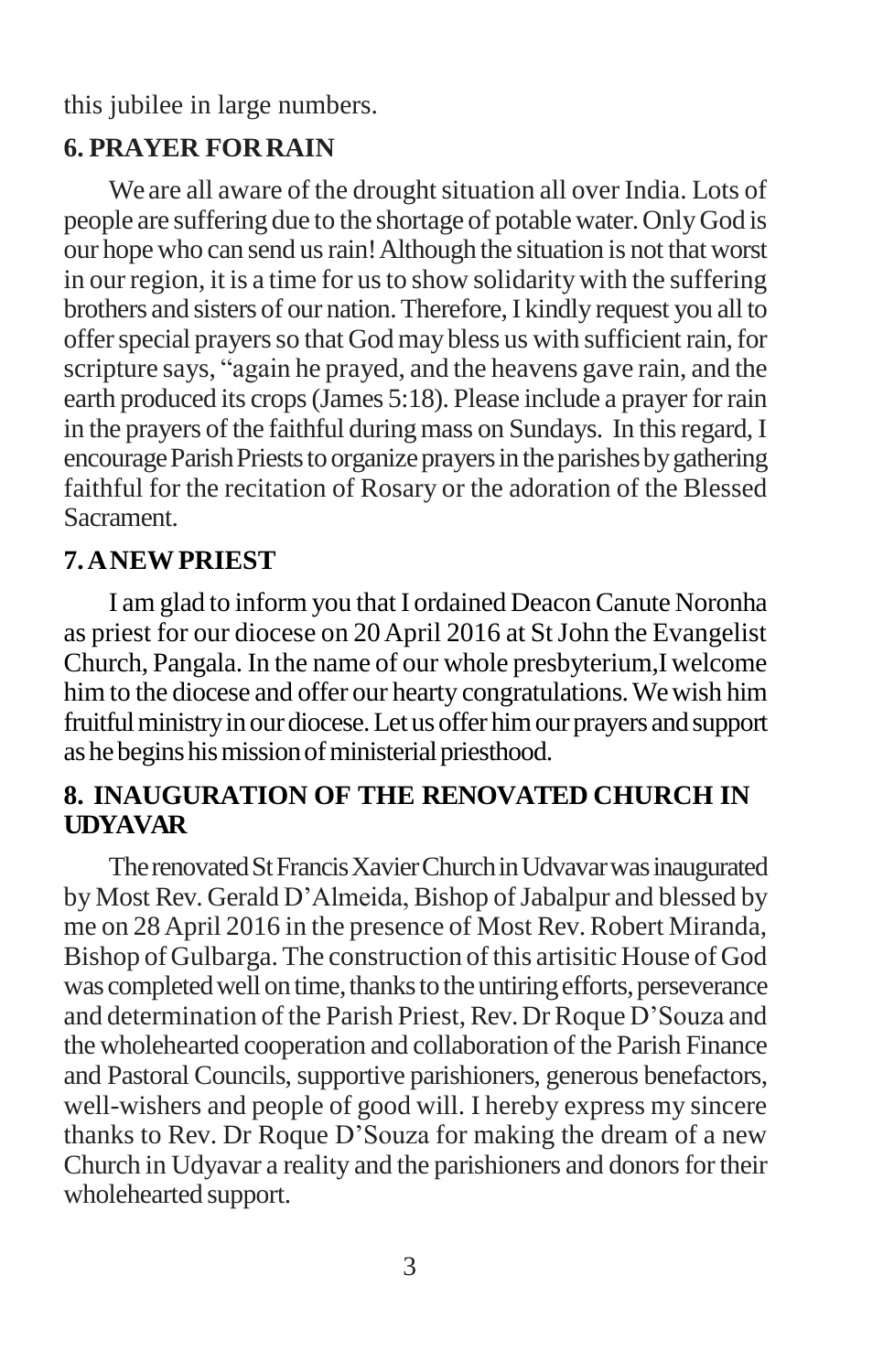### **9. INAUGURATION AND BLESSING OF NEWLY CONSTRUCTED ST AGNES CONVENT AND OLD AGE HOME, PERAMPALLY**

The newly constructed StAgnes Convent at Perampally, of the Sisters of Ursuline FranciscanCongregation wasinaugurated byV. Rev. Fr Fred Mascarenhas, Dean of Udupi Deanery and blessed by me on 21 April 2016. In addition to their teaching services in our Infant Mary's Higher Primary School, Perampally, sisters have started an old age home, which is at the service of the needy. I congratulate Sr Noella Menezes, the superior and thank the Ursuline Franciscan Congregation for their noble services in Udupi Diocese and wish them the very best astheyventure into the service of caring forthe elderlyin their newold agehome.

### **10. BLESSING OF THE RENOVATED CHAPEL AT HOLY CROSS CONVENT,TRASI**

The renovated chapel of HolyCrossConvent of the Sisters of the Mercy of the Holy Cross (SCSC) was inaugurated and blessed by me on 26 April 2016 in the presence of Rev. Fr Charles Lewis, Parish Priest of Trasi, and other priests. While I thank the sisters for their services in the parish, I congratulate Sr Emmy Fernandes, the superior for renovating the chapel that is appropriate for the celebration of the Eucharist and to spend time in prayer before the Blessed Sacrament.

#### **8. SACERDOTAL SILVER JUBILEE**

V.Rev. FrAnil D'Souza, Parish Priest of HolyRosaryChurch, Kundapur, and Dean of Kundapur Deanery, and Rev. Fr Charles Menezes, France, celebrate the Silver Jubilee of their Priesthood on 8 May 2016. In the name of the presbyterium of the diocese, I extend to them our best wishes and hearty congratulations on their 25 years of fruitful priestly ministry and thank them for their dedicated ministry in the Lord's vineyard. May God continue to bless them abundantly in the years tocome.

Yours sincerely in Christ,

 $+$  $\sqrt{b}$ 

Gerald I. Lobo

**Bishop of Udupi**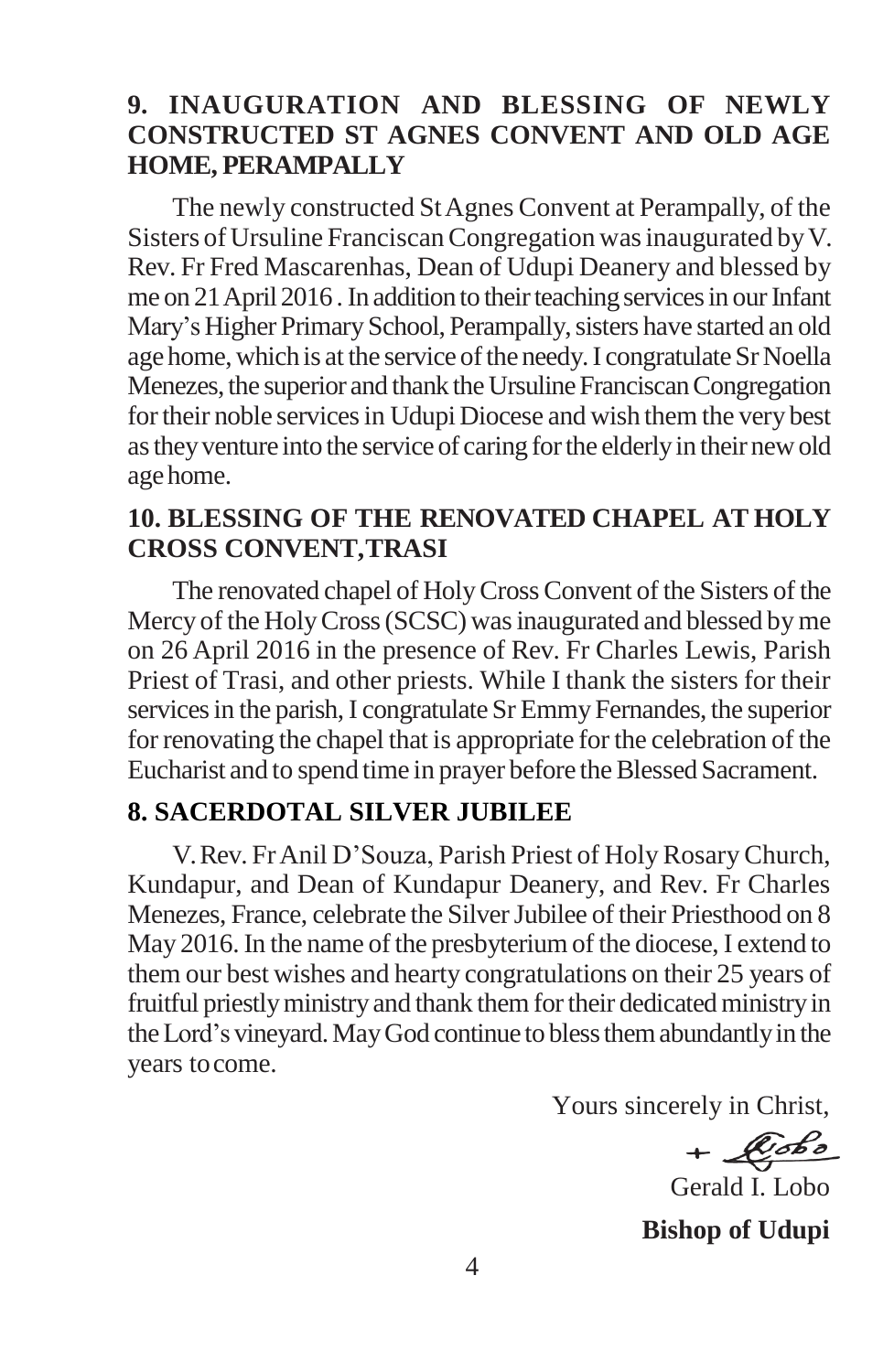# **MESSAGE OF HIS HOLINESS POPE FRANCIS FOR THE 50th WORLD COMMUNICATIONS DAY**

# **Communication and Mercy: A Fruitful Encounter**

Dear Brothers and Sisters,

The HolyYear of Mercy invites all of us to reflect on the relationship between communication and mercy. The Church, in union with Christ, the living incarnation of the Father of Mercies, is called to practise mercy asthe distinctive trait of all thatshe is and does. What we say and how we say it, our every word and gesture, ought to express God's compassion, tenderness and forgivenessfor all. Love, by its nature, is communication; it leads to openness and sharing. If our hearts and actions are inspired bycharity, bydivine love, then our communicationwill be touched byGod's own power.

As sons and daughters of God, we are called to communicate with everyone, without exception. In a particular way, theChurch's words and actions are all meant to convey mercy, to touch people's hearts and to sustain them on their journey to that fullness of life which Jesus ChristwassentbytheFathertobringtoall.Thismeansthatweourselves must be willing to accept the warmth of MotherChurch and to share that warmth with others, so that Jesus may be known and loved. That warmth is what gives substance to the word of faith; by our preaching and witness, it ignites the "spark" which gives them life.

Communication has the power to build bridges, to enable encounter and inclusion, and thus to enrich society. How beautiful it is when people select their words and actions with care, in the effort to avoid misunderstandings, to heal woundedmemories and to build peace and harmony. Words can build bridges between individuals and within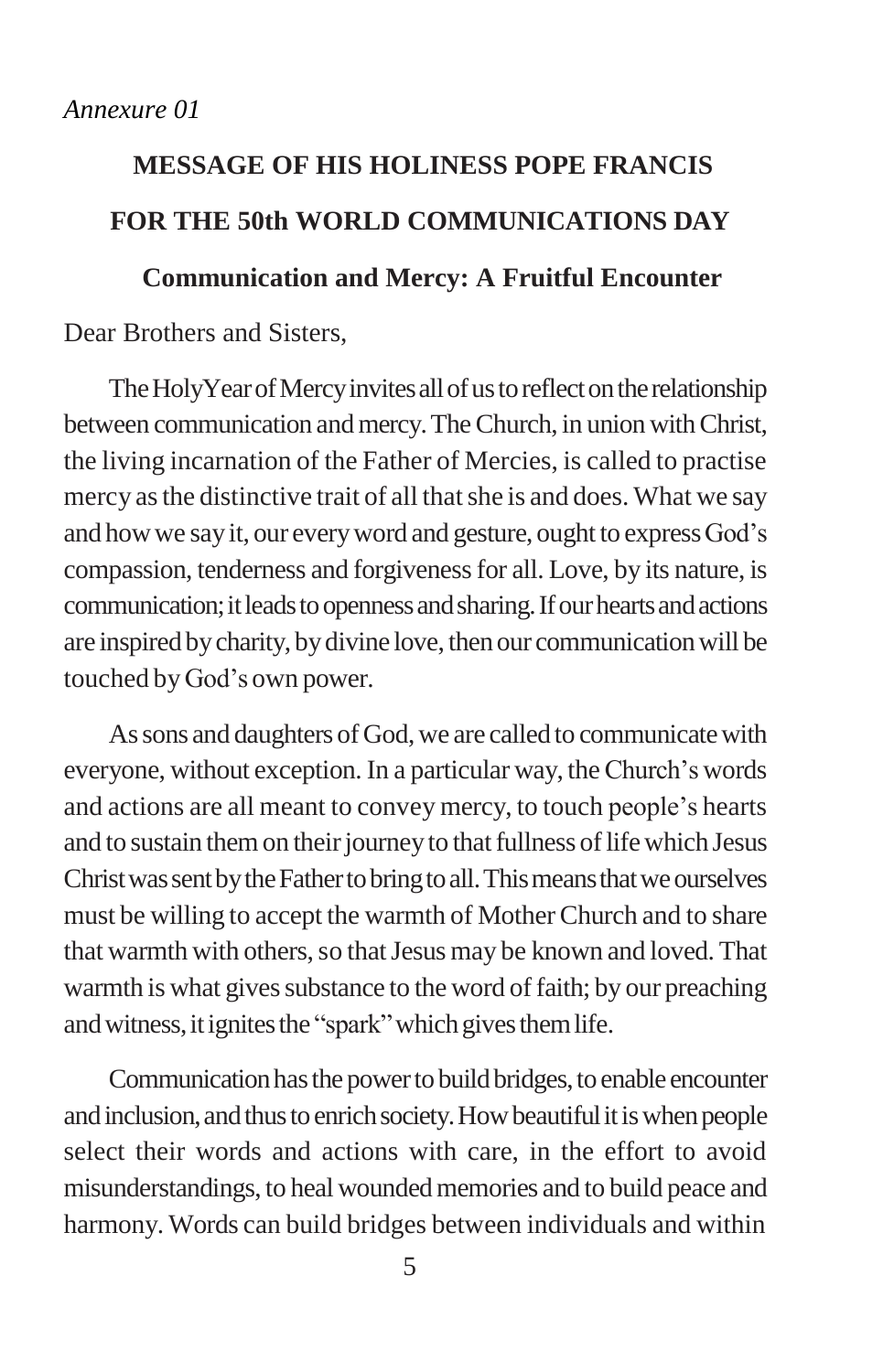families, social groups and peoples. This is possible both in the material world and the digital world. Our words and actions should be such as to help us all escape the vicious circles of condemnation and vengeance which continue to ensnare individuals and nations, encouraging expressions of hatred.The words of Christians ought to be a constant encouragement to communion and, even in those cases where they must firmly condemn evil, they should never try to rupture relationships andcommunication.

For this reason, I would like to invite all people of good will to rediscover the power of mercy to heal wounded relationships and to restore peace and harmony to families and communities.All of us know how many ways ancient wounds and lingering resentments can entrap individuals and stand in the wayof communication and reconciliation. The same holds true for relationships between peoples. In every case, mercy is able to create a new kind of speech and dialogue. Shakespeare put it eloquentlywhen he said: "The qualityof mercy is notstrained.It droppeth asthe gentle rain from heaven upon the place beneath. It is twice blessed: it blesseth him that gives and him that takes" (The Merchant of Venice, Act IV, Scene I).

Our political and diplomatic languagewould dowellto be inspired bymercy,which neverloses hope. I ask those with institutional and political responsibility, and those charged with forming public opinion, to remain especially attentive to the way they speak of those who think or act differently or those who may have made mistakes. It is easy to yield to the temptation to exploit such situations to stoke the flames of mistrust, fear and hatred. Instead, courage is needed to guide people towards processes of reconciliation. It is precisely such positive and creative boldness which offersrealsolutionsto ancient conflicts and the opportunity to build lasting peace. "Blessed are the peacemakers, fortheywill be called children of God" (Mt 5:7-9)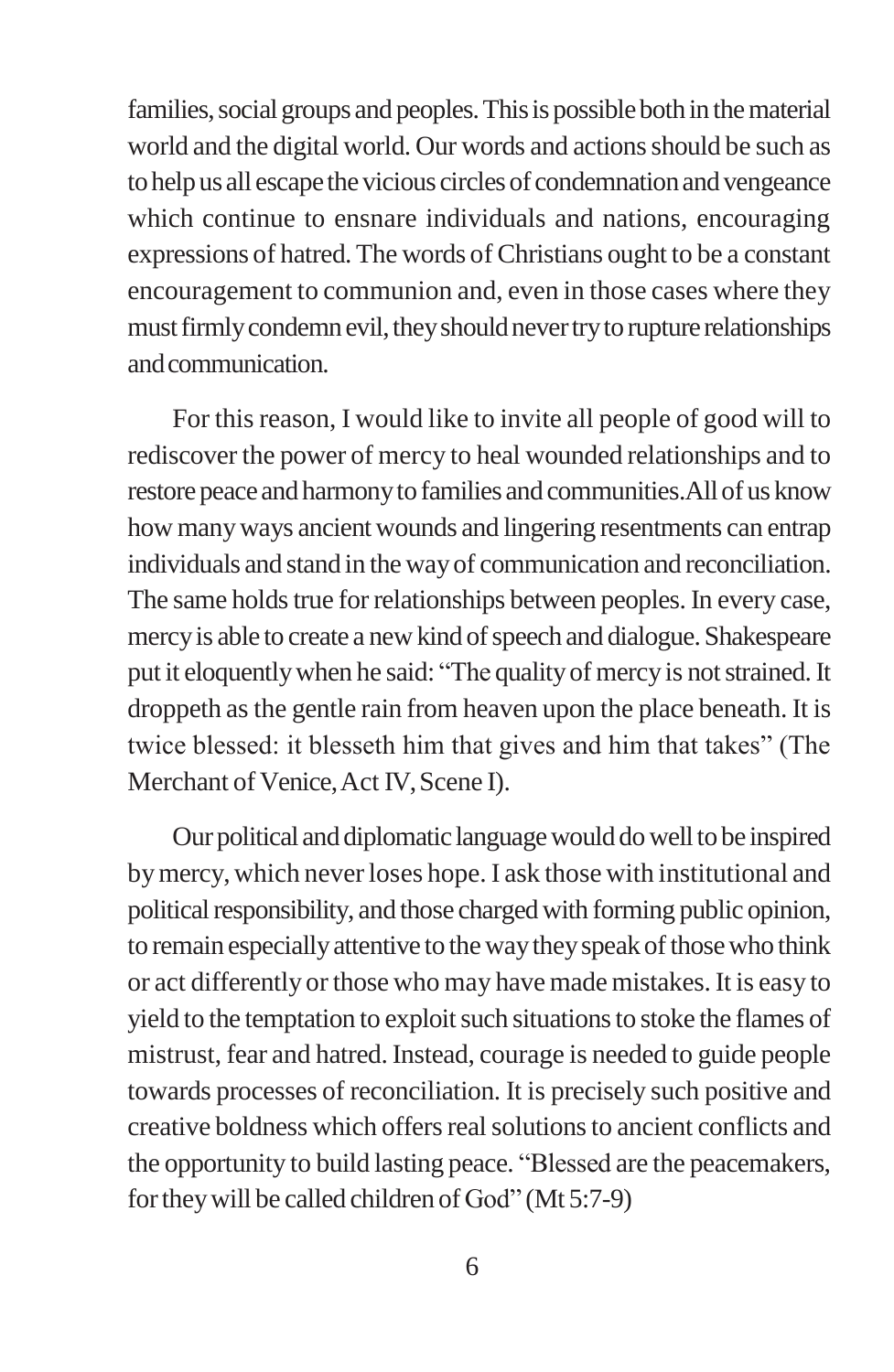How I wish that our own way of communicating, as well as our service as pastors of the Church, may never suggest a prideful and triumphant superiority over an enemy, or demean those whom the world considers lost and easily discarded. Mercy can help mitigate life's troubles and offer warmth to those who have known only the coldness of judgment. May our way of communicating help to overcome the mindset that neatly separates sinners from the righteous. We can and we must judge situations of sin – such as violence, corruption and exploitation – but we may not judge individuals, since only God can see into the depths of their hearts. It is our task to admonish those who err and to denounce the evil and injustice of certain ways of acting, for the sake of setting victims free and raising up those who have fallen. The Gospel of John tells us that "the truth will make you free" (Jn 8:32). The truth is ultimately Christ himself, whose gentlemercy is the yardstick for measuring the way we proclaim the truth and condemn injustice. Our primary task is to uphold the truth with love (cf. Eph 4:15). Only words spoken with love and accompanied by meekness and mercy can touch oursinful hearts. Harsh and moralistic words and actions risk further alienating those whom we wish to lead to conversion and freedom, reinforcing their sense of rejection and defensiveness.

Some feel that a vision of society rooted in mercy is hopelessly idealistic or excessively indulgent. But let us try and recall our first experience of relationships, within our families. Our parents loved us and valued us for who we are more than for our abilities and achievements. Parents naturallywant the bestfortheir children, but that love is never dependent on their meeting certain conditions. The family home is one place where we are always welcome (cf. Lk 15:11-32).I would like to encourage everyone to see society not as a forum where strangers compete and try to come out on top, but above all as a home or a family, where the door is always open and where everyone feelswelcome.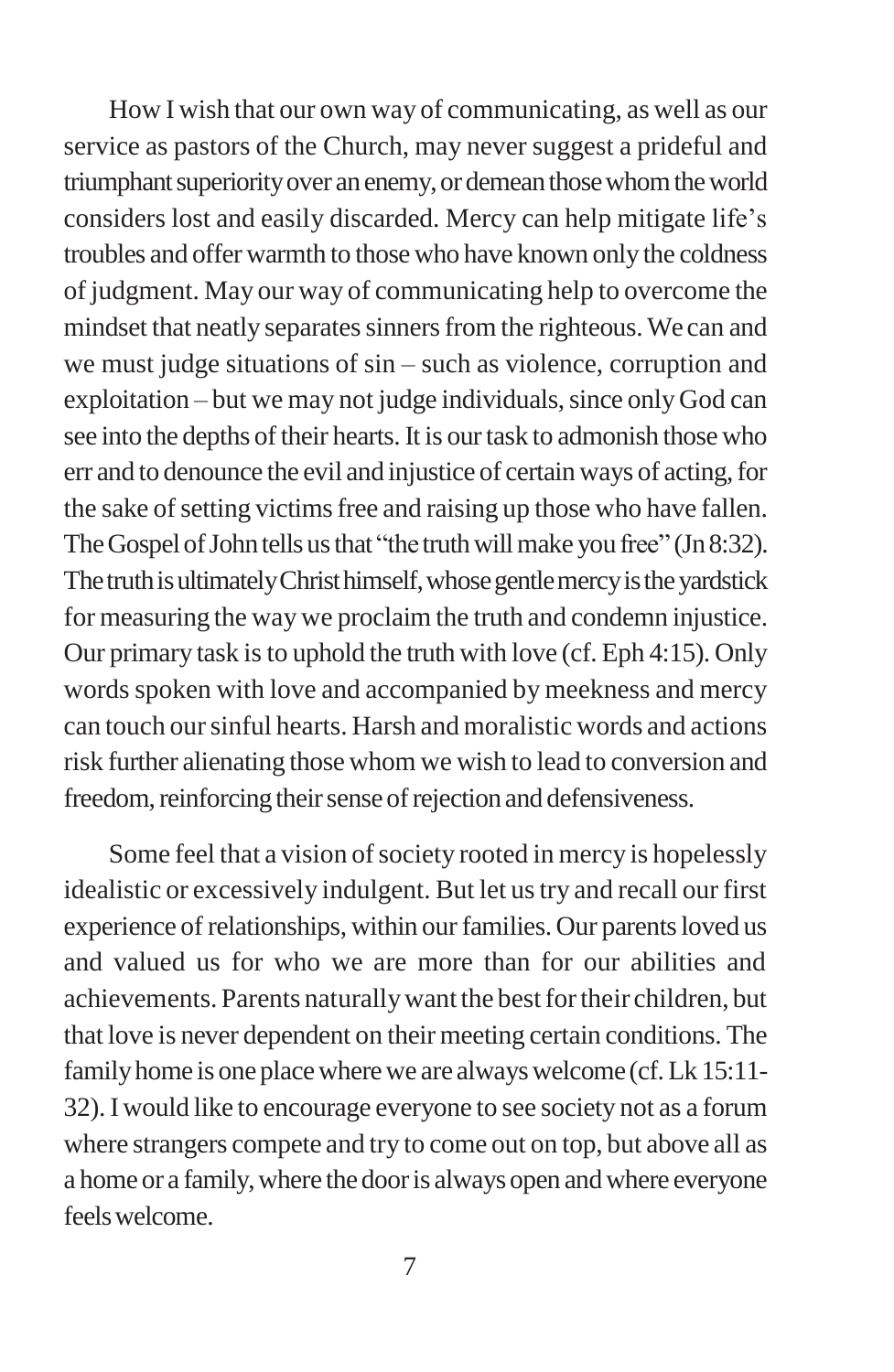For this to happen, we must first listen. Communicating means sharing, and sharing demands listening and acceptance. Listening is much more than simply hearing. Hearing is about receiving information, while listening is about communication, and calls for closeness. Listening allows us to get things right, and not simply to be passive onlookers, users or consumers. Listening also means being able to share questions and doubts, to journeyside by side, to banish all claimsto absolute power and to put our abilities and gifts at the service of the common good.

Listening is never easy. Many times it is easier to play deaf. Listening means paying attention, wanting to understand, to value, to respect and to ponder what the other person says. It involves a sort of martyrdom orself-sacrifice, as we try to imitate Moses before the burning bush: we have to remove our sandals when standing on the "holy ground" of our encounter with the one who speakstome (cf.Ex 3:5). Knowing how to listen is an immense grace, it is a gift which we need to ask for and then make every effort to practice.

Emails, text messages, social networks and chats can also be fully human forms of communication. It is not technology which determines whether or not communication is authentic, but rather the human heart andourcapacitytousewiselythemeansatourdisposal.Socialnetworks can facilitate relationships and promote the good of society, but they can also lead to further polarization and division between individuals and groups. The digital world is a public square, a meeting-place where we can either encourage or demean one another, engage in a meaningful discussion or unfair attacks. I pray that this Jubilee Year, lived in mercy, "may open us to even more fervent dialogue so that we might know and understand one another better; and that it may eliminate every form of closed-mindedness and disrespect, and drive out every form of violence and discrimination" (Misericordiae Vultus, 23).The internet can help usto be better citizens.Accessto digital networks entails a responsibility for our neighbour whom we do not see but who is nonetheless real and has a dignity which must be respected. The internet can be used wisely to build a society which is healthy and open to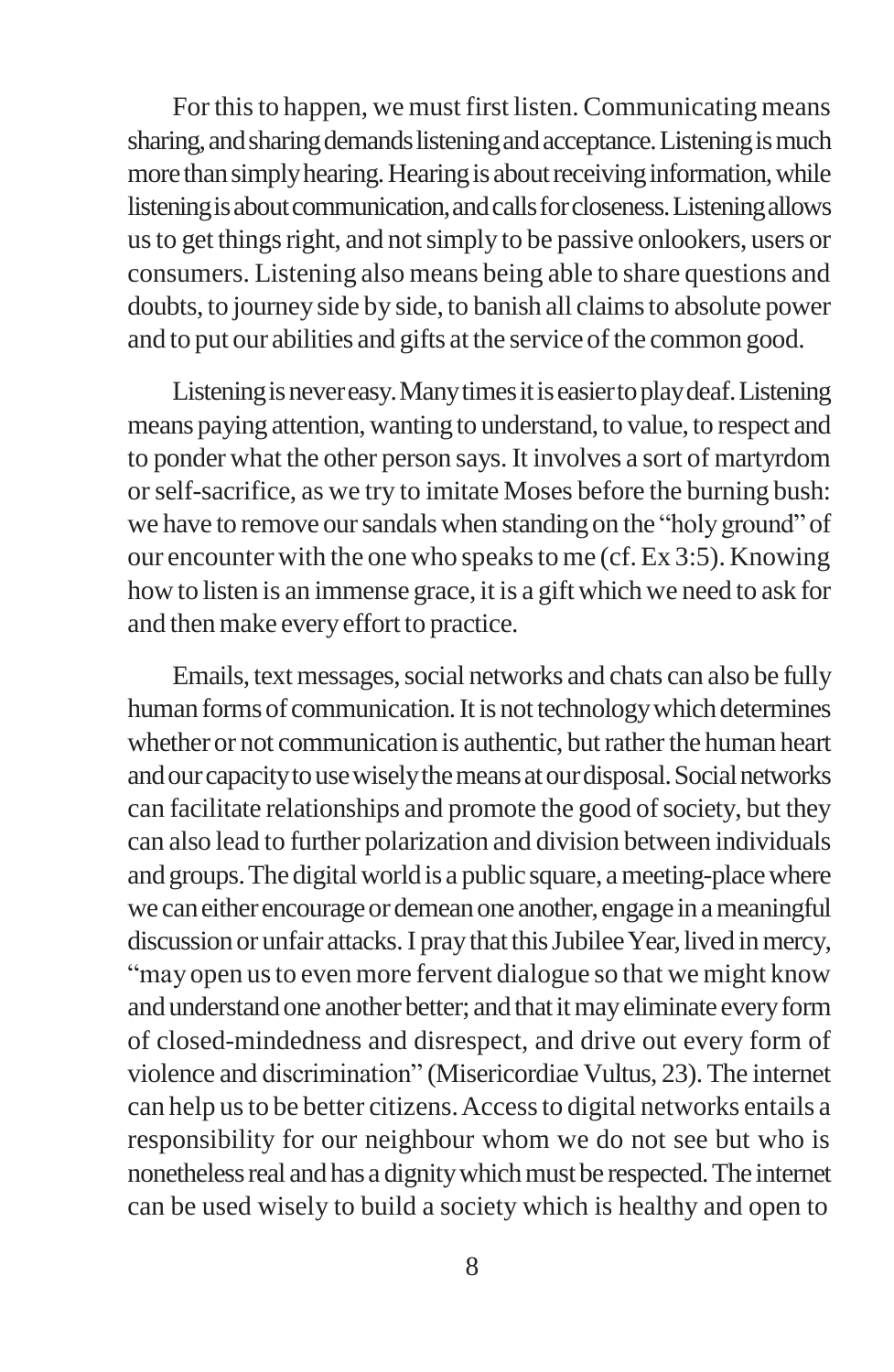sharing.

Communication,wherever and howeverit takes place, has opened upbroaderhorizonsformanypeople.ThisisagiftofGodwhichinvolves a great responsibility. I like to refer to this power of communication as "closeness". The encounter between communication and mercy will be fruitful to the degree that it generates a closeness which cares, comforts, heals, accompanies and celebrates. In a broken, fragmented and polarizedworld, to communicatewithmercymeansto help create a healthy, free and fraternal closeness between the children of God and all our brothers and sisters in the one human family.

From the Vatican, 24 January 2016

**Francis**

# **UDUPI COMMUNICATIONS CENTRE**

1. Udupi Communications Centre, the social communications' centre of the diocese, organized a three day VoiceWorkshop on 16-17-18 April in the Church Hall, Udupi, for the singers of the diocese, conducted by the internationally acclaimed Voice Coach, Mr Jossie Moras, Dubai. There were 57 participants from 14 parishes.

2. The **BIG J Channel** has offered our Diocese to telecast twice a week (Tuesday& Saturday at 7.00 p.m.) programme of 25 minutes duration each in Kannada/English. The topics of the presentations could be Scripture, Values, Ecology, Family and the like. They have even offered to come to our parishes for the audio-visual recording. The programme could include a Theme, a Hymn, a Scripture Reading, a Reflection, a Skit and a Conclusion. We could include the youth and other artistes of our parishesin spreading theWord of God through the television.The first progrmmewill be telecasted on 17 May2016.

> *Rev. Fr Valerian Mendonca Director*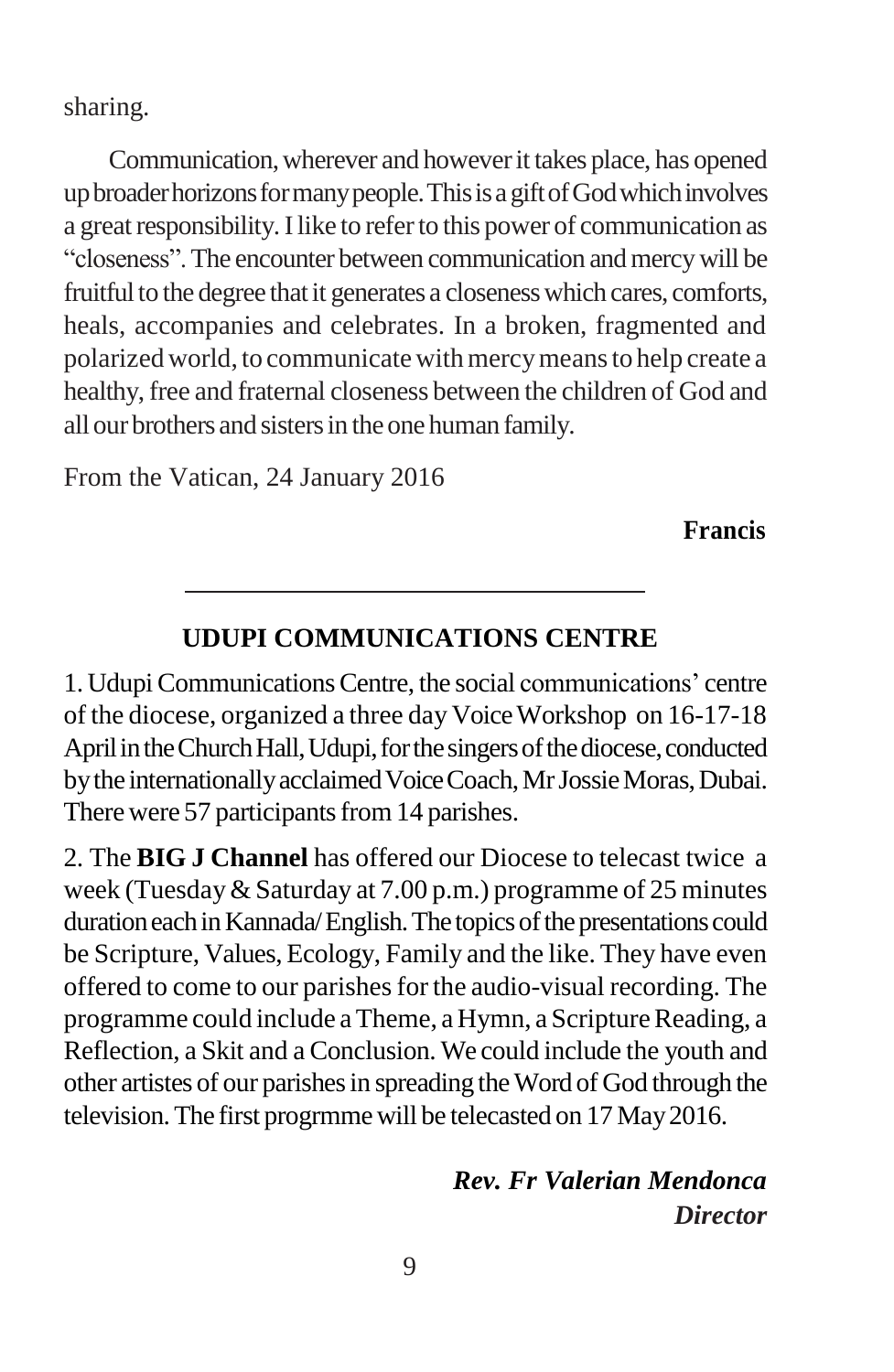# **Divya Jyothi (DBCLC)**

# **Programmes in May 2016**

- May 2 Diocesan Liturgical Commission Meeting at 3.00 pm at Udupi
- May 14 Sunday Catechism Coordinators' Meeting (9.15 am to 12.00 noon) at Udupi
- May 16 Training of New Catechism Teachers (9.30 am to 4.00 pm) atUdupi
- May 19 Training of I & II Std. Sunday Catechism Teachers (9.30) amto 1.00 pm) at Udupi
- May 20 Training of IV & VStd. Sunday Catechism Teachers (9.30) amto 1.00 pm) at Udupi
- May 21 Training of VI & VIII Std. Sunday Catechism Teachers (9.30 am to 1.00 pm) at Udupi
- May 27 Udupi Deanery Catechism Teachers' Training (9.30 am to 1.00 pm) at Udupi
- May 29 Day of Extraordinary Ministers of Holy Communion at Milagres Cathedral

# **Please Note:**

- 1. All Sunday and School Catechism and Value Education (Kannada and English) text books are available at Divya Jyothi.
- 2. The Sunday catechism coordinators must attend their meeting on 14May 2016.Aletter has been alreadysent to them.
- 3. The training of new Catechismteachersis compulsory for all the newly selected Sunday Catechism teachers. Please register their names before 14 May 2016. The registration fees (Rs 250) can be paid on their arrival for training.
- 4. Since new text books will be introduced for I, II, IV, V, VI & VIII Std. for Sunday Catechism, training has been arranged to introduce these textbooks for teachers of those classes. The Registration fees ( $\text{Rs } 150$ ) can be paid at their arrival for training.
- 5. Since theExtraordinaryMinisters of HolyCommunion serve the